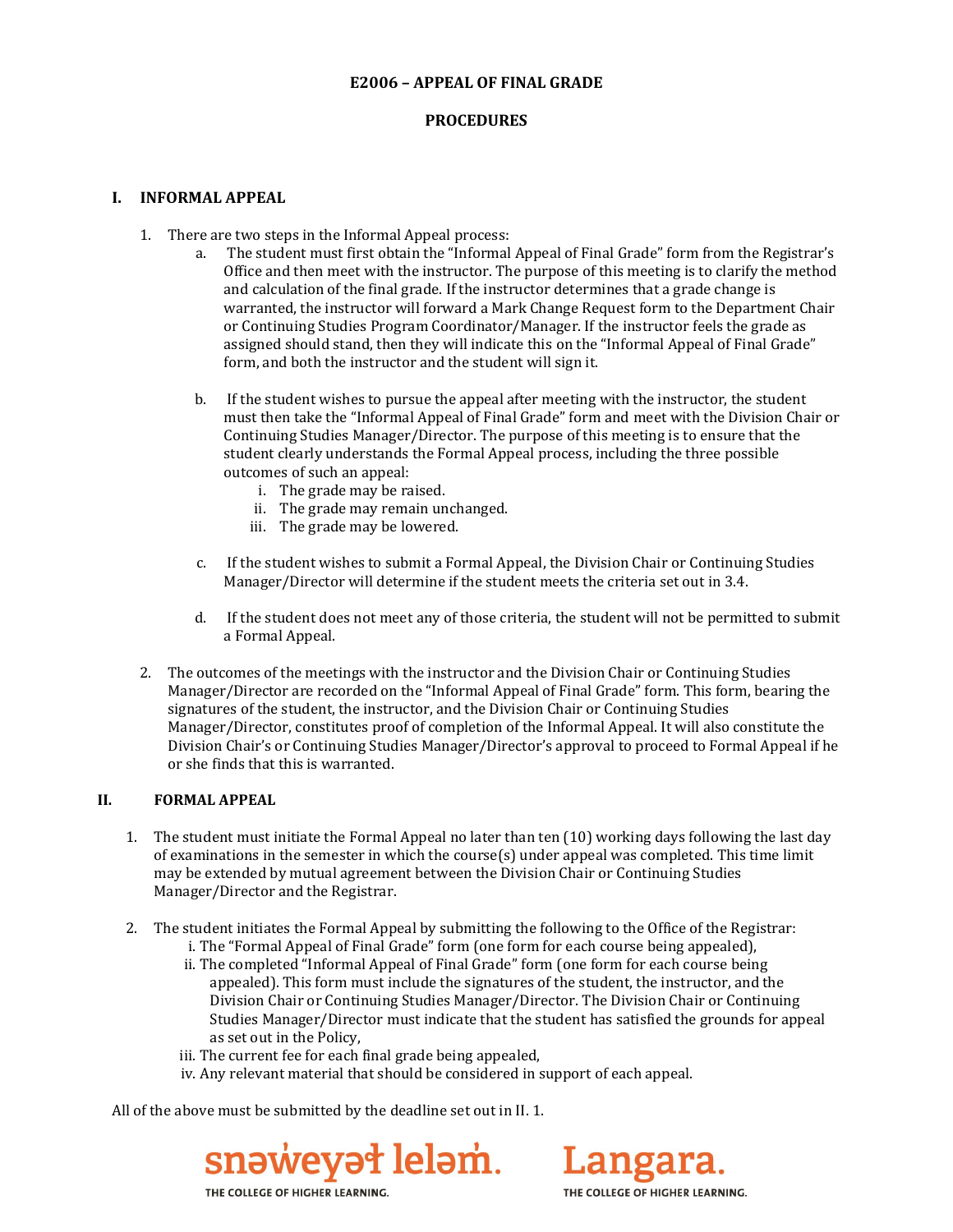- 3. The Office of the Registrar will forward the forms and supporting material to the appropriate Department Chair or Continuing Studies Program Coordinator/Manager.
- 4. Upon receipt of the appeal from the Office of the Registrar, the Department Chair or Continuing Studies Program Coordinator/Manager will:
	- i. Collect all available relevant material from the instructor.
	- ii. Request that the Division Chair or Continuing Studies Manager/Director convene a Department Appeals Committee
- 5. The Department Appeals Committee shall be composed of the appropriate individuals. The Department Appeals Committee will consist of two instructors who are familiar with the course content but who did not teach the course to the student who has requested the appeal. In cases where a department consists of three or fewer instructors, or the Department Chair or Continuing Studies Program Coordinator/Manager was the instructor of the course in which the final grade is being appealed, the Division Chair or Continuing Studies Manager/Director will appoint an alternate to carry out the duties of the Department Chair or Continuing Studies Program Coordinator/Manager. The Office of the Registrar will forward the forms and supporting material to the appropriate Department Chair or Continuing Studies Program Coordinator/Manager.
- 6. The Department Appeals Committee members will:
	- i. Make independent judgements of the submitted material.
	- ii. Write individual reports of their decisions. Each report will include reasons for that decision along with a letter grade.
	- iii. Submit the report to the Division Chair or Continuing Studies Manager/Director within ten (10) working days of receipt of the Formal Appeal by the Office of the Registrar.
- 7. The Department Appeals Committee may request a meeting with the student and/or the instructor. The purpose of the meeting is to clarify any questions that the committee members may have about the relevant material. If such a meeting is called, the committee must allow both the student and instructor to attend.

The student and the instructor may each bring a person to the meeting. The person may not speak or otherwise participate in the meeting. The College is not liable for any fees or expenses incurred by the student or the instructor for the attendance of this person at the appeal meeting.

- 8. If the two members of the Department Appeals Committee arrive at different letter grades for the course, the Department Chair or Continuing Studies Program Coordinator/Manager (or alternate) will automatically become a third member of the committee.
- 9. Upon receipt of the decision from the Division Chair or Continuing Studies Manager/Director, the Registrar will:
	- i. Inform the student of the decision.
	- ii. Revise the permanent student record, if applicable.

# **III. APPEAL OF THE DECISION OF THE DEPARTMENT APPEALS COMMITTEE**

- 1. If the student believes that the Division Chair or Continuing Studies Manager/Director, the Department Chair or Continuing Studies Program Coordinator/Manager, or the Department Appeals Committee did not follow the process stated in the policy, or that the process was otherwise flawed in some way, the student may request that the Associate Vice President, Students undertake a review. Such a request must be submitted in writing no later than five (5) working days after the decision is made by the Department Appeals Committee. The request must clearly state the grounds upon which the request is based, and include any evidence the student wants to have considered.
- 2. The outcome of the Associate Vice President's review is constrained by the Policy. Consequently, the possible outcomes are limited to: